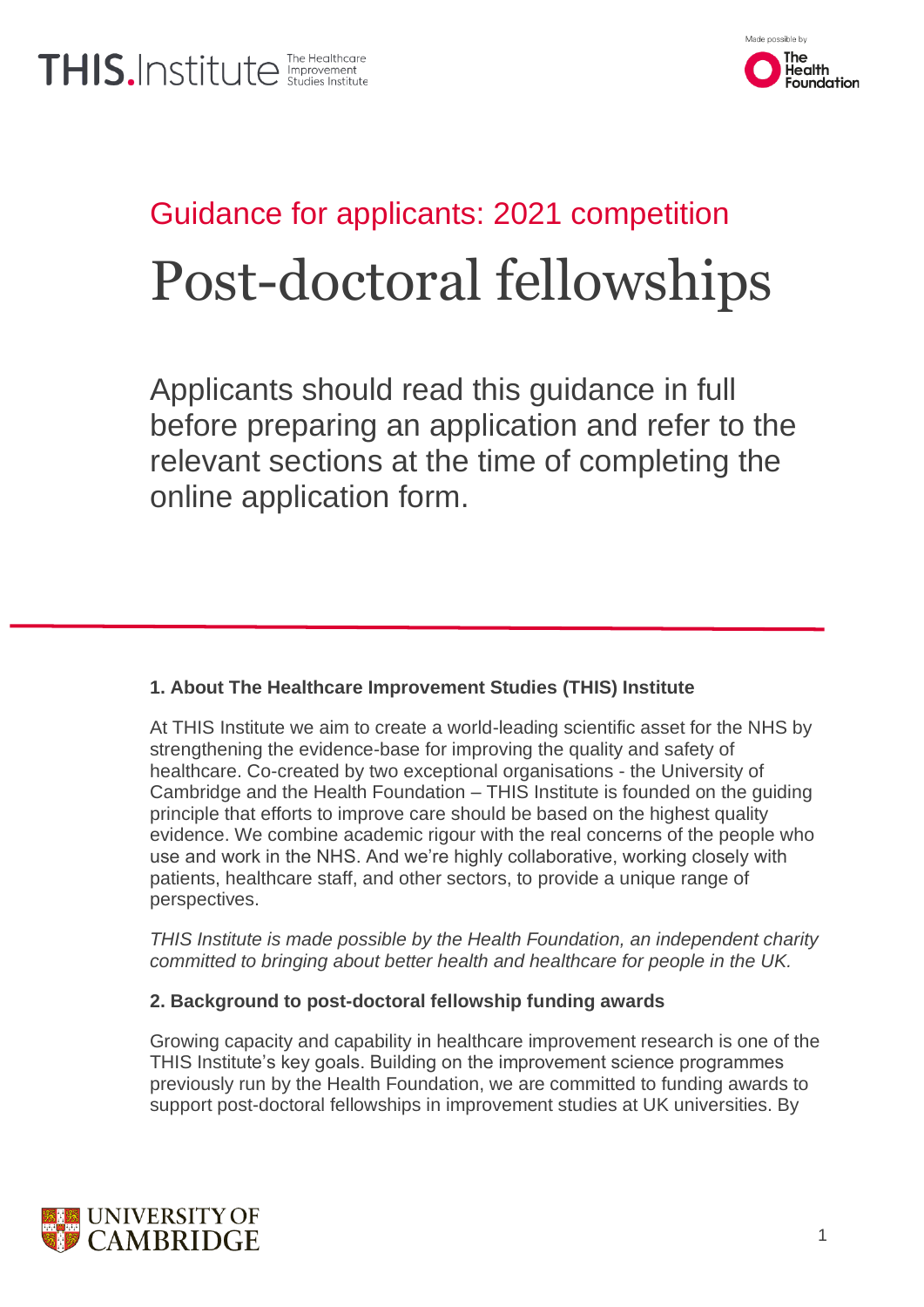# THIS.Institute **Instruction**



supporting promising early-career researchers, this programme will help to build critical mass for future research and improvement leadership. The Institute will fund three cohorts of post-doctoral fellows over the period 2018 – 2027.

Our three-year post-doctoral fellowships, which may be held at any UK university, offer a career-boosting opportunity for exceptional post-doctoral researchers to lead high-quality studies that will advance the field, to join a supported community of improvement researchers, and to develop their research leadership skills.

**Applications are welcome from individuals with a clinical or non-clinical professional background in any discipline that can make a contribution to research focused on improving healthcare for people in the UK. Applicants must have sponsorship from the head of an academic department (or equivalent) at a UK university. Applications to host a fellow between two or more departments / disciplines are welcome. Applications cannot be made directly by individuals to THIS Institute without a host university in the UK.**

We are looking for individuals who are between two and six years post award of their PhD, who can demonstrate that they can deliver the highest standards of research excellence and are driven to apply their skills to studying improvement in healthcare quality and safety. Alongside disciplines already active in this area (such as, for example, health services research, epidemiology, and social science), we're looking for fresh thinking and contributions from many fields within and beyond healthcare, including, for example, law, business studies, philosophy, engineering and many more. The requirement will be to show how the proposed research will add to the evidence-base and will be of relevance to the UK health system.

Fellowship awards will include a salary/stipend and research expenses. Though the fellowships are not Cambridge-based, fellows will convene in Cambridge as part of THIS Space and will have access to a mentoring scheme. In addition, the Institute will facilitate leadership development through a cohort learning set, with expert facilitation for fellows to develop skills in reflection, communication, leadership strategies and change management, as well as a specially tailored strand of activity at the annual meeting at Homerton. All fellows must commit to attend the leadership development learning set sessions. Where in-person events are not possible due to Covid-19-related restrictions, we seek to provide online alternatives.

#### *Membership of THIS Space*

THIS Institute fellows will have a unique opportunity to be part of a vibrant and intellectually stimulating interdisciplinary and intergenerational community, centred on the study of improvement in healthcare. THIS Space will meet regularly at Homerton College in Cambridge and will also function as a professional learning

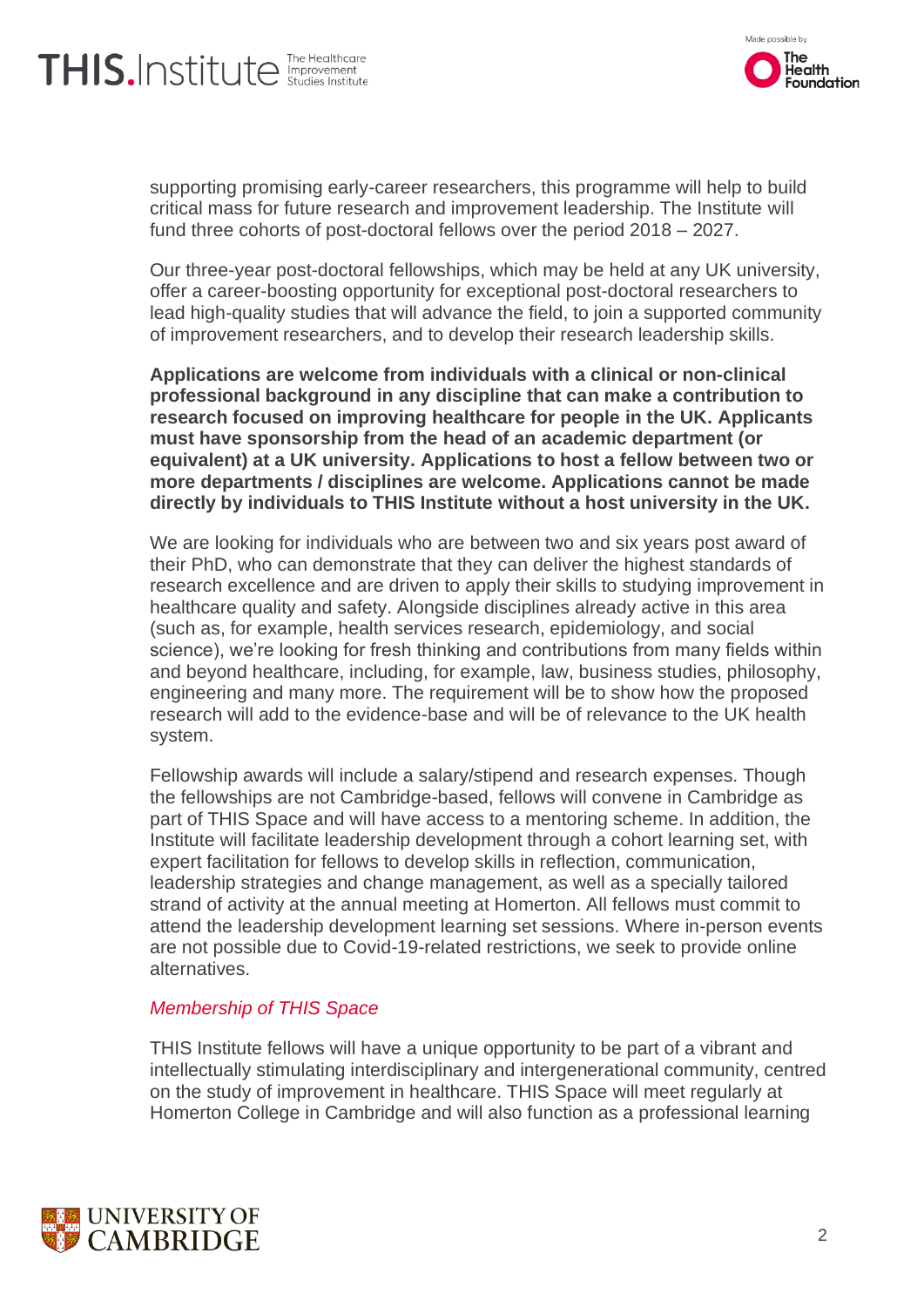# THIS.Institute **Instruction**



community, providing a 'home' for researchers from a wide range of disciplines. It is expected that all post-doctoral fellows will be actively involved in these activities.

### *Mentoring*

Fellows will benefit from mentorship tailored to their career stage. Mentors will be experienced in research and career development linked to the broad field of improvement studies. Individual mentors will be approved by the Institute and agree to the ethics and standards of the Institute scheme.

Successful post-doctoral candidates will begin as a cohort in **December 2021.**

#### **3. Overview of the application process**

Any UK university may apply to the scheme. More than one application per university can be submitted. An individual wishing to apply for a fellowship will need to identify their desired host institution for the fellowship and approach the head of school/department (or equivalent) to gain departmental sponsorship for their application. The candidate fellow may already be associated with the department or may seek to move to a new host institution. Applications are welcome from individuals working in any discipline or research sector that can demonstrate a role in, and contribution to, research that is focused on improving healthcare for people in the UK.

Nominated individuals should have received their PhD between two and six years prior to the application (at 100%FTE or the equivalent part-time FTE). Their PhD should be in a discipline that is relevant to scientific efforts to improve healthcare. Applications will not be accepted from those currently undertaking PhDs or those with less than two years' post-doctoral experience on the submission date.

A post-doctoral fellowship is intended to be held full-time for three years in order to maximise cohort benefits. Part-time fellowships, at a minimum of 0.6FTE, can be held over a maximum of five years. These will be considered where, for example, applicants are undergoing clinical training or other circumstances apply. Those in clinical speciality training will be responsible for making their own arrangements with the relevant deanery or Local Education and Training Board, or equivalent, where appropriate.

All applications must be submitted via our [Fellowship Management System.](http://thisinstitute.ccgranttracker.com/) All applications should be submitted by an administrative authority/finance office in the applying university.

The closing date for applications is 11 May 2021, 12.00 GMT. We do not accept late applications.

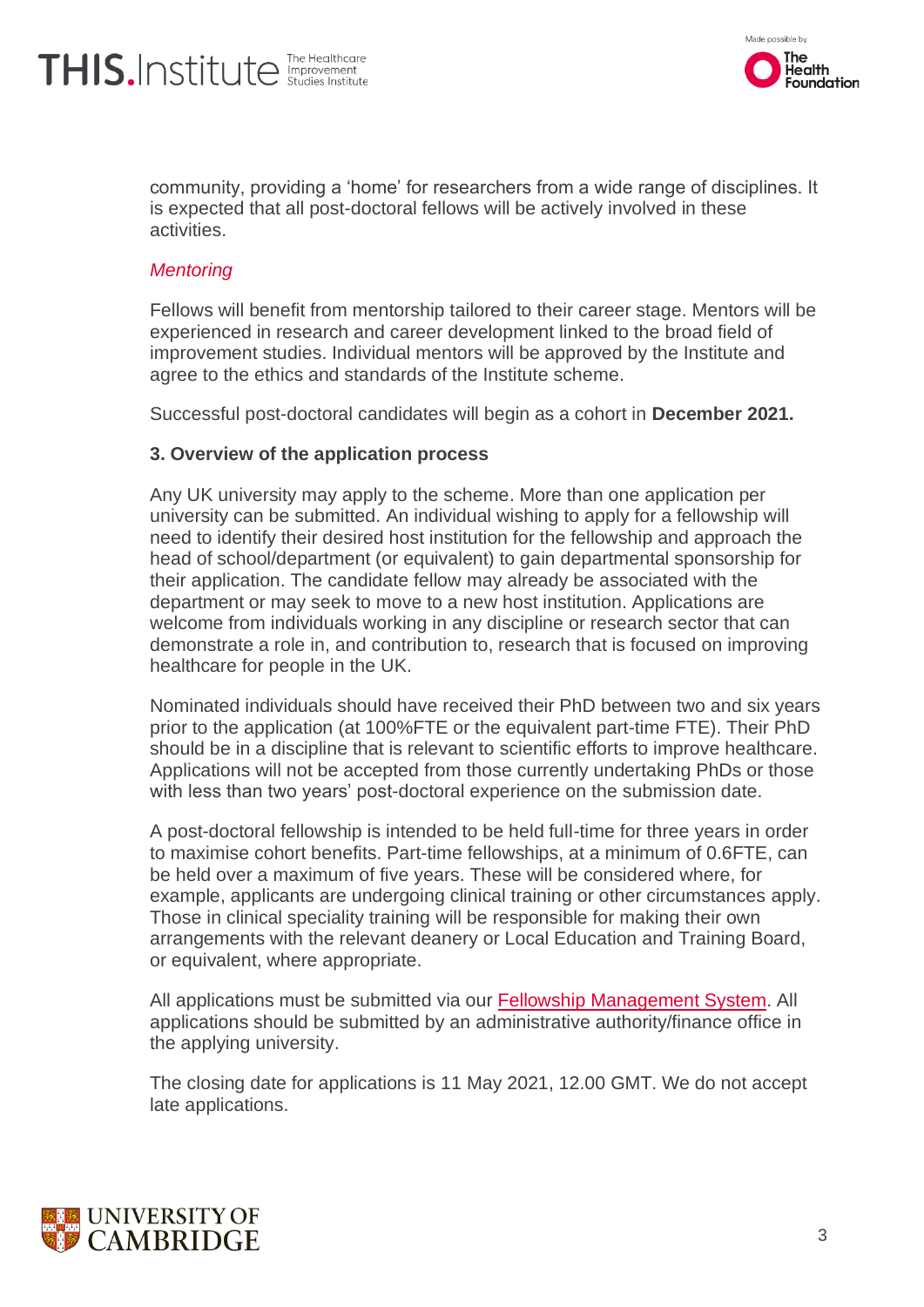

### **4. Assessment criteria**

The Institute will run a competitive assessment process to select the post-doctoral fellows. Candidates will need to demonstrate how their PhD research and/or subsequent research is relevant to efforts to improve quality and safety in healthcare in the UK. The nominating university department will need to demonstrate how their research and programmes of study will provide fertile ground for the development of a well-supported post-doctoral fellow.

Applications should provide evidence of relevant experience relating to all the assessment criteria detailed below:

#### *Nominated candidate*

- Demonstration of a commitment to developing a career in improvement research evidenced by the type of research carried out to date and the level of involvement in broad improvement research and implementation activities.
- Confirmation of award of PhD, with a minimum of two years prior to submission.
- Application of rigorous research methods and scientific theory (appropriate to discipline) evidenced through outputs from doctoral and post-doctoral research.
- Evidence of publication in peer reviewed journals.
- Potential for forming collaborations, influencing and impact in activities to further the improvement of quality and safety of healthcare services, at team, local or national level.
- Vision, drive and ability to influence at system or organisational level and potential to act as a leader and advocate for improvement studies in the future.
- The suitability of the host organisation for the research and for developing an independent career.
- A medium to long-term view of how it is hoped the fellowship work will make a difference in the broad field of healthcare improvement research.

#### *University*

- Centre of academic excellence with a strong record of research and career development for researchers.
- Extent to which the university is undertaking multidisciplinary research that will inform the development of theory, methods and application relevant to improvement studies, broadly defined to include health services research, law, engineering, organisation / management /

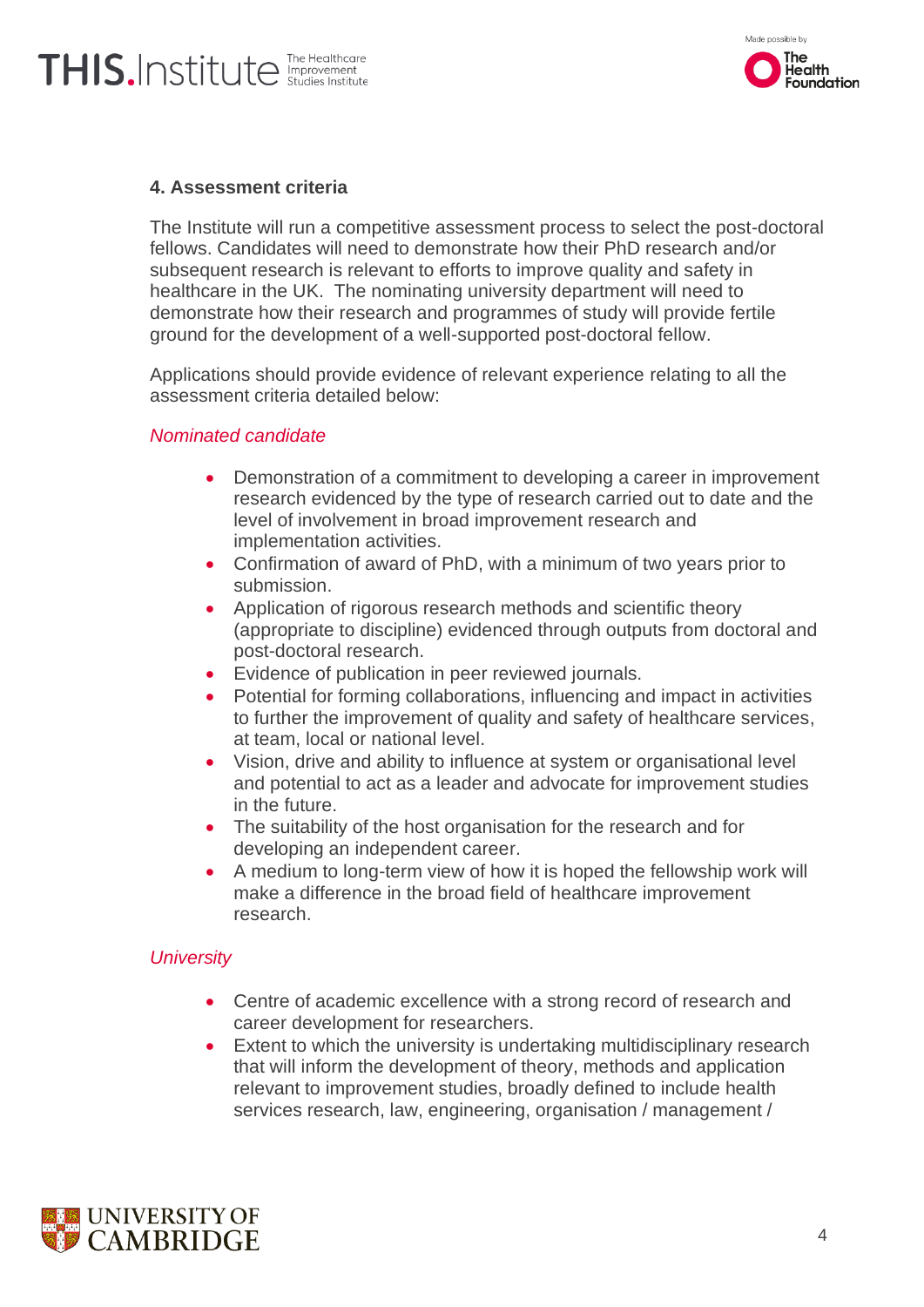

business studies, economics, social science and psychology), and other cognate areas (including, where relevance can be demonstrated, fields such as, but not limited to, the humanities, architecture, data science, and information studies).

- Capability to provide a suitably supportive and dynamic context for the delivery of the proposed research programme and to contribute to the programme overall.
- Quality of environment, including facilities, collaborative networks, and ability to work productively with the NHS.
- The department's ten most significant publications relevant to healthcare improvement studies, broadly conceived. The contributions to these papers from post-doctoral researchers should be identified.
- Approach to patient and public involvement in research.
- A supportive environment for the fellow to aid personal and career development, including a suitably senior academic as named mentor and a commitment to advancing the fellow's career.

A university may, in its application, optionally propose ways in which it would maximise the impact of the award through approaches to cross-funding, matched funding or additional funds to attract clinical and other high-calibre applicants etc.

#### **5. Proposed research study**

Fellows will lead on a significant piece of original research during their fellowship. The university department and the candidate fellow will need to demonstrate how the proposal builds on the individual's research to date and how it will synergise with other research in the department. Research proposals should have potential to take the field of healthcare improvement studies forward.

THIS Institute particularly welcomes applications that seek to generate systematic knowledge about:

- What works and why in approaches and interventions aimed at improving quality and safety.
- Challenges related to standardisation, harmonisation, replication and scaling.
- Methods and theory in studying improvement.

Research proposals should ideally address at least one of these scientific goals. As illustrative examples (only), this might be by developing evidence for improvement interventions and approaches, perhaps drawing on evidence from other fields such as business and management, engineering, or safety science;

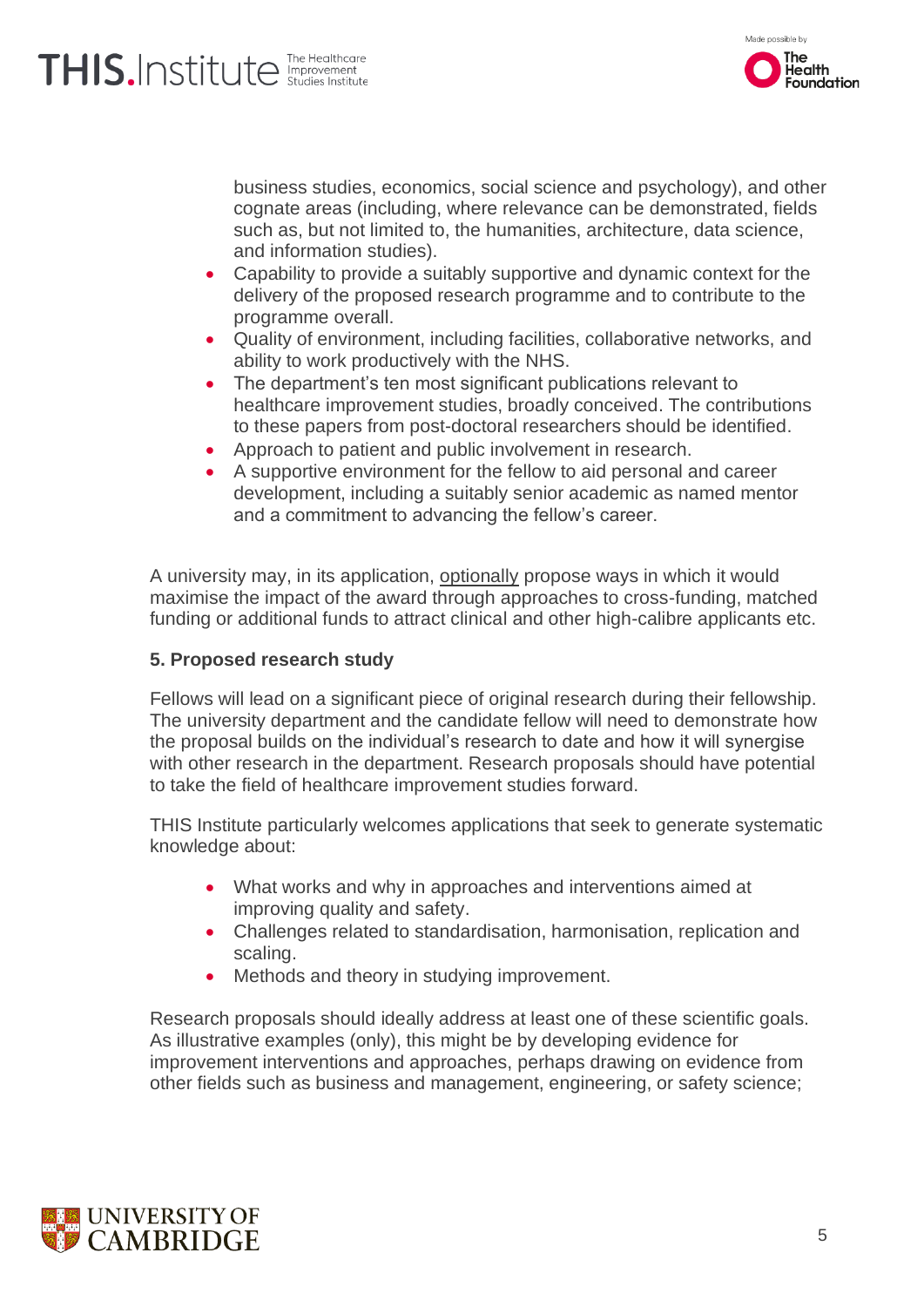# THIS.Institute **The Healthcare**



developing measures of quality and safety; conducting scholarly analysis of legal issues in improvement; or producing methodological advances.

Research proposals need to demonstrate how the work will add to the evidencebase (broadly defined) for improving quality and safety in healthcare. Projects should show their relevance to the UK health system, and should ideally target areas that are either currently not supported or receive only limited support from existing funders. Projects that focus on neglected areas for improvement research are especially welcome, as are those that make use of existing data infrastructures (for example, routine data, national clinical audits, etc) and those that extend the range of disciplines (e.g. philosophy, engineering, law, economics, social science etc.) that can be used to study how to improve the organisation and delivery of healthcare. Projects that create novel interdisciplinary links will also be especially welcome.

We do not fund the following types of research projects:

- Global health.
- Projects targeting behaviour change or self-management in patients.
- Descriptive projects without an improvement strategy to be evaluated.
- Projects describing variation in healthcare or the epidemiology of a specific disease without an improvement strategy to be evaluated.
- Animal research.
- Basic research in the biomedical sciences (including but not only wet lab work).
- Projects seeking to develop patient-reported outcome measures
- Creation of cohorts.
- Development or testing of computer apps.
- Projects that seek to do an improvement project (e.g. applying the Model for Improvement with PDSA cycles, Lean etc.) unless embedded within a research study.
- Audits.
- Population/public health except where relevant to quality and safety in healthcare organisation and delivery.
- Projects that seek to develop devices, technology and/or pharmaceutical agents.
- Projects without potential for generalisation or transferability beyond a single clinical group/condition.

**Applicants are strongly encouraged to contact THIS Institute to confirm whether their proposed research is within scope before starting their application. Please contact fellowships@thisinstitute.cam.ac.uk.**

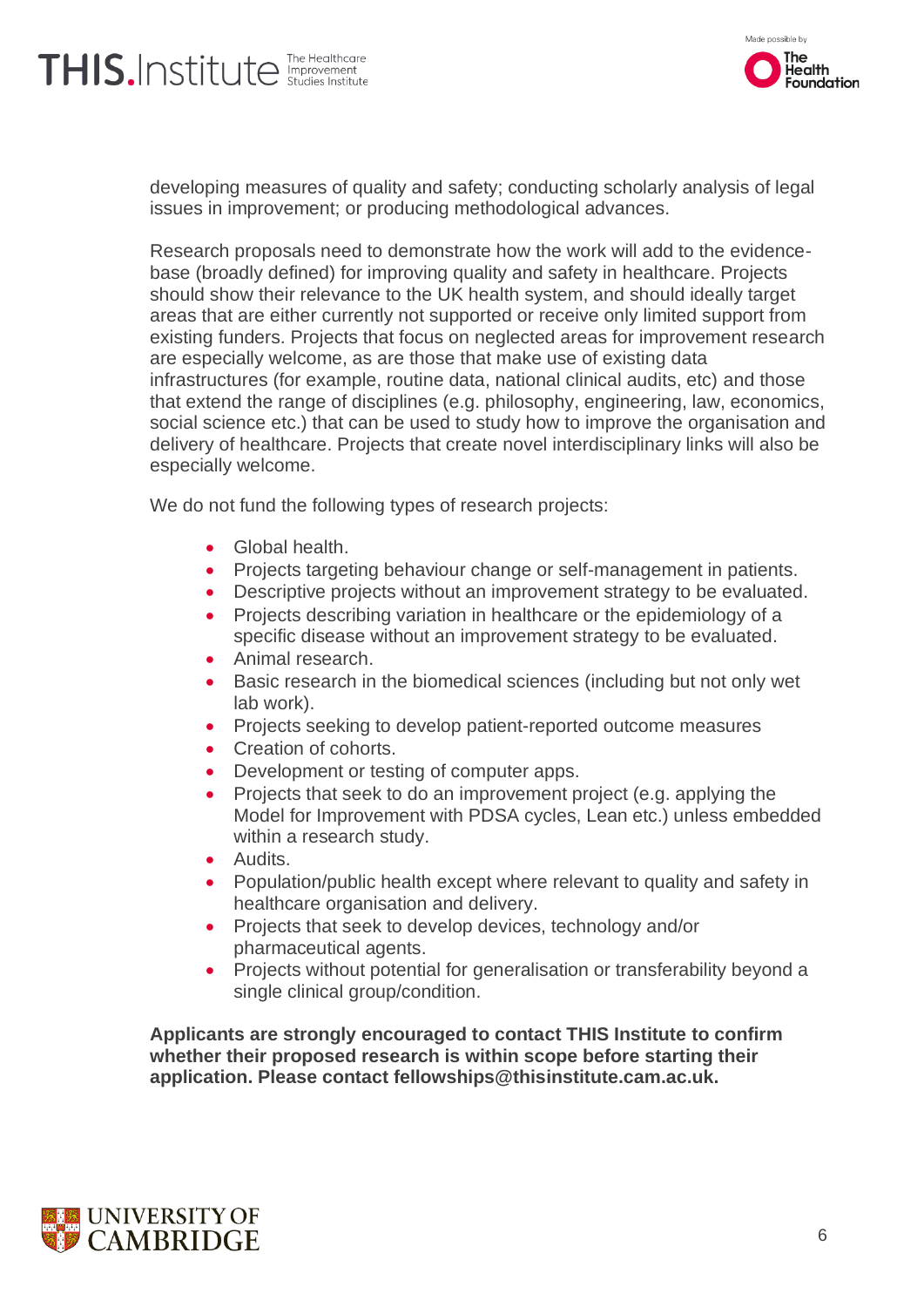

Assessment will consider the extent to which the research proposal:

- Relevant to improving quality and/or safety in UK healthcare.
- Synergistic with the department's research programme.
- Specified appropriately to be completed in a three-year fellowship.
- Demonstrates appropriate study design and research methods, taking into account different disciplinary norms.
- Reflects an appropriately scoped review of the relevant, existing evidence and systematic reviews of that evidence.
- Likely to make a valuable contribution to the field of improvement research.
- Well-presented and clearly written, and includes a high-quality plain English summary.

#### **6. Budgeted costs and use of funding**

The award has a maximum value of £225,000 over the period of funding, regardless of length or clinical/non-clinical status of fellows. Universities may choose how they break down and allocate this sum. It is expected, at a minimum, that a university will use the funding to pay for:

- Salary costs for the fellow including all on-costs (superannuation and NI). If the application is for a fellowship to be undertaken part time (at a minimum of 0.6FTE), the percentage of time on the fellowship must be clearly stated and costed for. Universities must ensure that they offer an adequate salary to post-doctoral fellows.
- Research costs (e.g. conference attendance, items of small equipment, data access, transcription costs, meeting costs, and expenses for service-user participants).
- Dissemination and publication costs, including at least two open-access publications.
- The cost of travel to Cambridge/London for fellowship events.

We offer membership of THIS Space and access to a mentoring scheme at no cost to post-doctoral fellows. Fellows will be expected to participate in learning sets and other leadership development opportunities provided by THIS Institute.

Applicants are asked to provide a breakdown of all costs for supporting a postdoctoral fellowship.

Where a university is proposing to cross-fund, match fund, or bring in additional funds to leverage the grant from the Institute in order to support additional postdoctoral fellows, this should be clearly outlined in the application form.

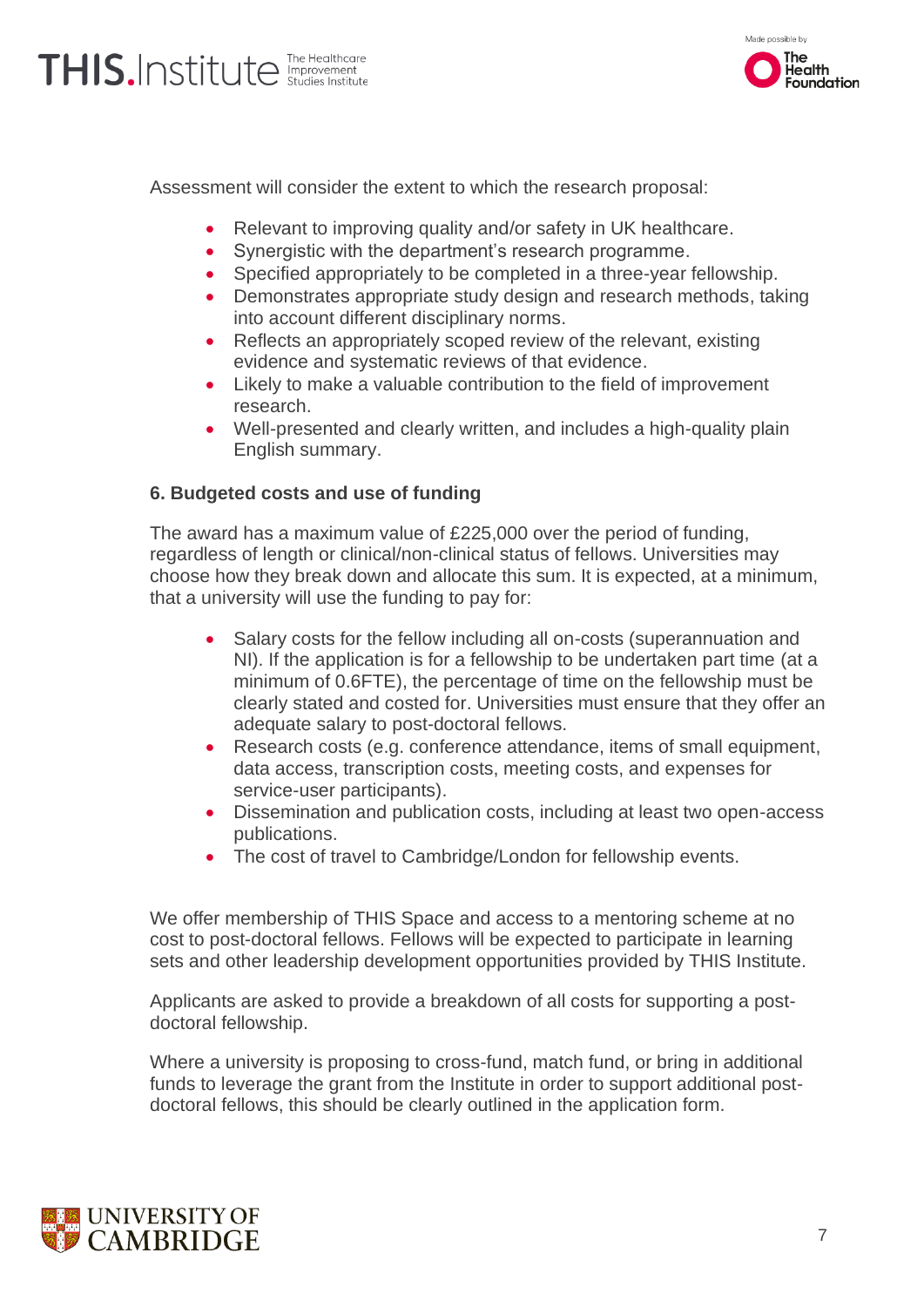# THIS.Institute **The Healthcare**



The Institute will only fund the directly incurred costs for the post-doctoral fellow and their research. We don't provide funds for estates; directly allocated or indirect costs<sup>1</sup>. This funding is not offered on a proportion of full economic costs (FEC) basis.

Funding is made available exclusively to support the name post-doctoral fellow and is not intended to be used to support other salary costs (for example, costs for supervisors). Successful organisations will be issued with a formal funding agreement between the University of Cambridge and the recipient University.

#### **7. Assessment and selection**

All applications will be checked initially for eligibility and completeness. A preliminary assessment and scoring against the selection criteria will then take place by a selection panel, at the end of which high-scoring applications will be sent for external peer review.

Applications shortlisted following peer review will be invited for a panel interview, to take place **07 September 2021**. After the interviews (which may include a short presentation), the panel will select post-doctoral fellows based on how far they demonstrate fulfilment of the selection criteria and how they aim to maximise the opportunity of the fellowship to contribute to the field of improvement research.

All shortlisted applicants who are interviewed will be informed of the outcome of their application following the selection panel meeting. All peer-reviewed applicants will receive brief written feedback.

### **8. Monitoring and reporting requirements**

The Institute will require post-doctoral fellows to submit an annual report to include:

• A research progress report, including a summary of research. undertaken for the fellowship and any slippage against the proposed project timescale.



 $<sup>1</sup>$  THIS Institute will only fund directly incurred costs – costs that are specifically</sup> purchased for the project and are charged on the basis of cash amount spent and are verifiable and auditable (e.g. fellow's salary/stipend, travel, materials). We don't provide funds for directly allocated or indirect costs: Directly allocated costs – costs of resources used by a project that are shared by other activities and based on estimates (e.g. principal and co-investigator costs, estates costs). Indirect costs – non-specific costs charged across all projects that are based on estimates (e.g. HR and finance services, library costs).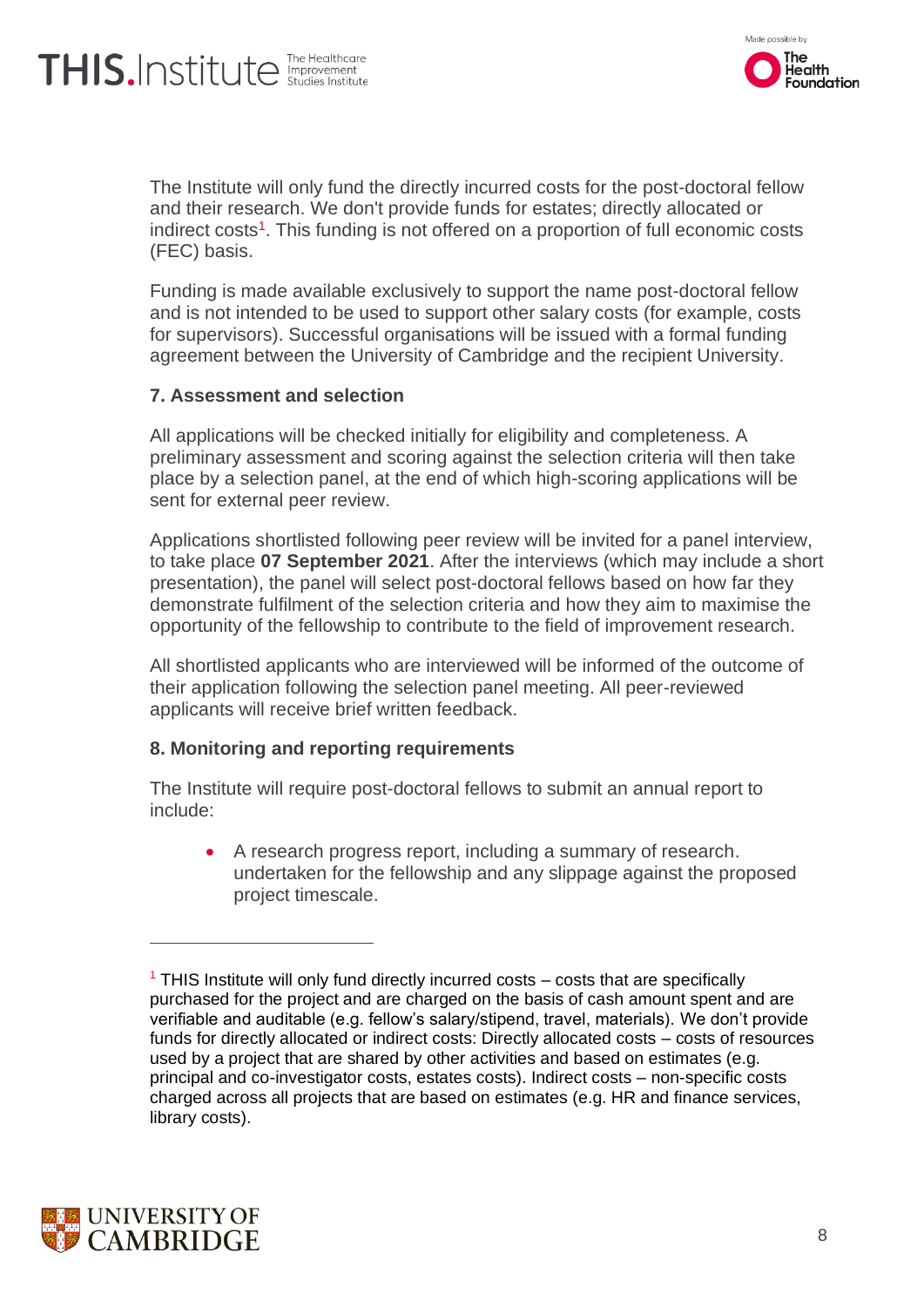# THIS.Institute **The Healthcare**



- Information on the fellow's relevant publications, presentations, other activities to promote improvement research and/or to influence quality and/or safety of care services.
- A reflection on personal development to include the contribution from and to learning sets, mentoring and THIS Space.
- A summary of the Fellow's host institution's contribution to improvement research and its development/ application over the year.
- Report of expenditure against the fellowship budget with any variances noted and an explanation provided.

Following completion of the post-doctoral fellowship, the fellow is expected to have successfully completed a robust research programme and can show evidence of:

- Completion of the research proposed in the application.
- Increased research skills in existing and new areas.
- The ability to independently lead a research programme.
- Leadership skills relevant to an academic career.
- A range of publications (including as a minimum two open access) and other outputs arising from the fellowship research within two years of completing the fellowship.
- Contribution to improvement research capacity-building, through for example, generating new research grants, mentoring Masters and /or PhD students, teaching on improvement research.
- Increased leadership and management skills.
- The establishment of a broad range of collaborative relationships.

The institute's communications team will develop a set of core messages and acknowledgements for the post-doctoral fellowship awards, and recipients are expected to use these when communicating externally about the fellowship awards. Fellowship award recipients should adopt the agreed institute branding in all communication and media, for example presentations, publications, academic articles, websites or videos, both internally and externally.

### **9. Application, selection and recruitment timetable**

**Competition opens** – 02 March 2021, 09.00 GMT

**Application deadline** – 11 May 2021, 12:00 GMT

**First stage assessment completed** – 19 May 2021